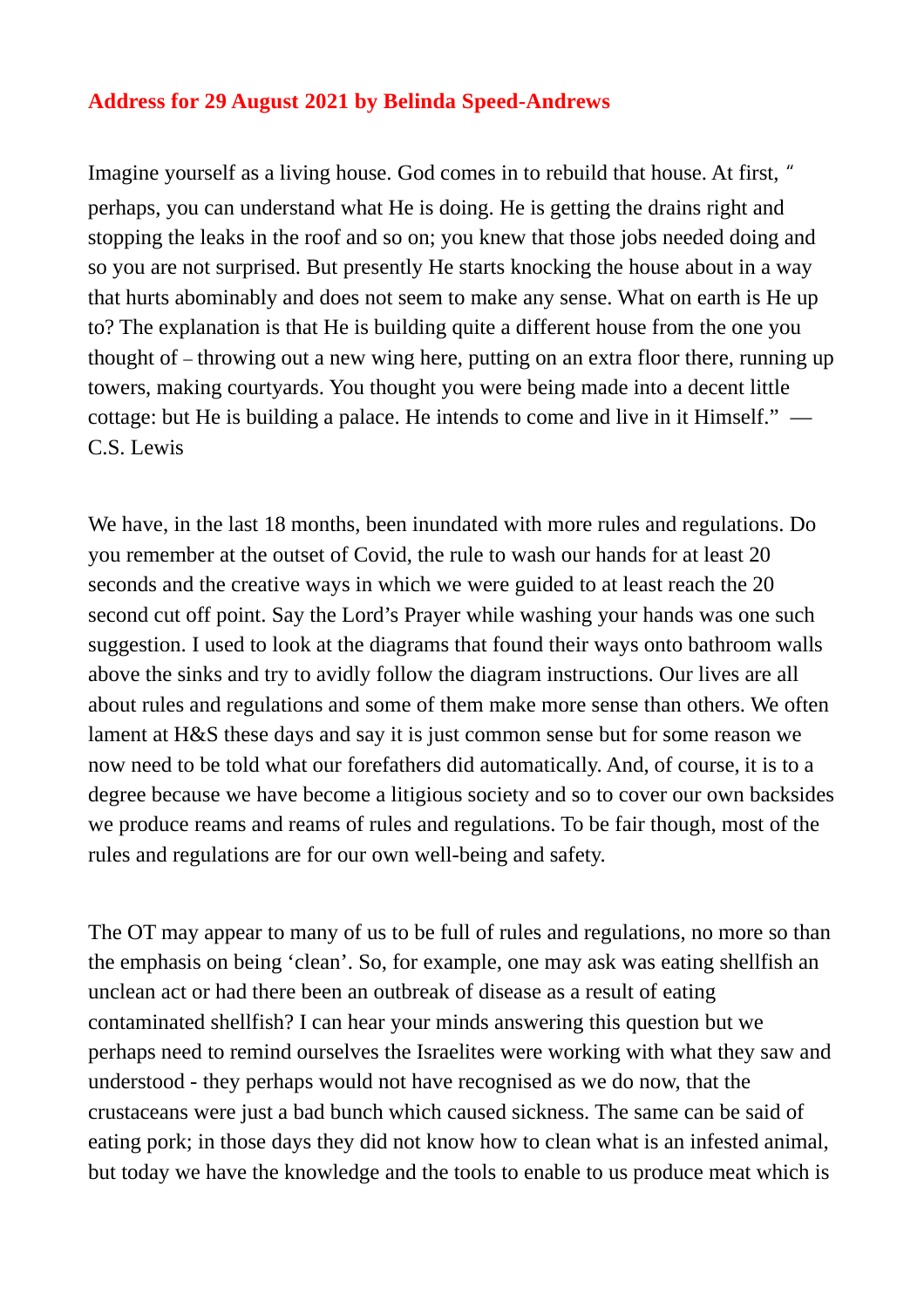safe to eat. Remember the words spoken to Peter in a dream in Joppa, 'What God has made clean, you must not call profane'.

The Pharisees lived in a particular time and in their zeal they became stricter and added to the number of laws; they used their power and position to impose their rules on others and in so doing they became blinded to the One the laws pointed to.

The word 'ordinances' in vs 1 of our reading from Deuteronomy means having charge over, tending, and keeping watch like a sentinel. But why laws? Laws of the Lord are the source of life but the Pharisees failed to recognise this in Jesus. All they could see were the disciples eating food without washing their hands first. The Pharisees struggle with Jesus but Jesus is trying to show them Godself and they can't understand why he doesn't do what they want. Notice that Jesus did not criticise the Pharisees' attitude towards purity or the sabbath. After all these laws came from God to Moses on Mount Sinai for a wandering people, to give them a framework to keep G-d at the centre of their lives.

The Pharisees though want God in a box, a box of their own creation, a box where they choose when and what is 'right'. What they don't realise is they are resisting God and they don't see the miracles, the teaching and the healing of Jesus, they just see the broken rules, healing on the Sabbath and in this passage today, eating with defiled hands. Yet the charges for purity were for the temple and the priests, not for ordinary people. They have forgotten the words spoken by Moses; 'You must neither add anything to what I command you nor take away anything from it, but keep the commandments of the Lord your God with which I am charging you'.

So, I go back to my quote at the beginning from C S Lewis. Is Jesus coming in and destroying the house that God built among a wandering people or is he as Lewis suggests, making it more beautiful, more spacious and more wonderful because he wants to live there with us?

So, I wonder what rules and regulations, unspoken or codified, exist within our world, or even within our community. Every community, whether a faith community or a club, all human groupings have their rules and regulations with the expectation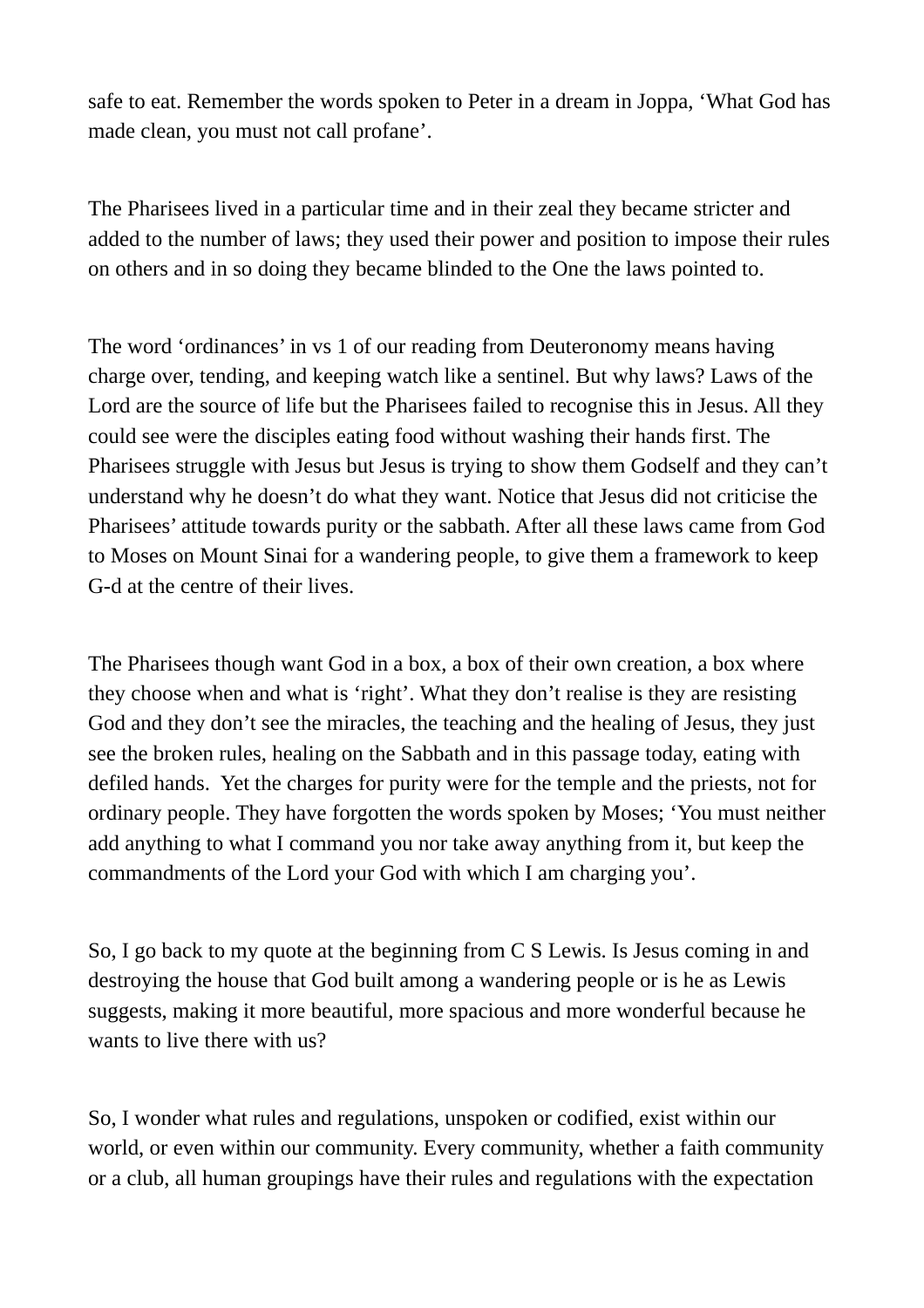that they are observed as a part of ones belonging. We perhaps need to be aware of our own zeal and determination to keep the law that takes us away from the heart of Jesus' message - love your God with all your heart, mind soul and strength and love your neighbour as yourself. Love is the heart of God, it was at the heart of God's commandments to Moses and the Israelites given on Mount Sinai and it is at the heart of Jesus' message to the world too, not whether we have clean hands or not but the Pharisees failed to see this.

I have had much to ponder on in the last few weeks, not just for myself but for others that I know. One of my wonderings is whether the Church as in the institution has become so big that it fails to live God's love in times of real need. Is it failing to really listen to the Spirit as she blows? Is it so fixated on rules and regulations that a person's individual need is trumped by said rules and regulations no matter the desperate situation someone might be in?

This week we met again as part of our exploration about the way forward and all of us who were able to come along were challenged by the particular chapter we were reading.

The chapter was about compassion and our intentions when working with those on the edge of society. Part of the challenge was the suggestion that if we are engaged in a relationship with the homeless say, are any members of that particular group on the decision-making so that their voice can be heard and listened to and considered? The simple answer is no because the rules of the Church state that you have to be on the electoral roll to be a part of the PCC, the decision making body of the local church community. And so we take it upon ourselves to make decisions for these people, which suggests that we know exactly what they need and want us to do for them. So, the challenge is, how do we involve these people to be a part of the conversation?

This is very simple example but simple enough to make me think carefully about any decisions we choose to make here in St David's and the impact it might or might not have on a particular group of people. Perhaps we (we as the wider Church) are too scared to think outside the box now because God forbid it sets a precedent, whether that precedent might be the decision that lives God's love? Perhaps we are too scared to do what is right in a given situation because we now live in a litigious society? I